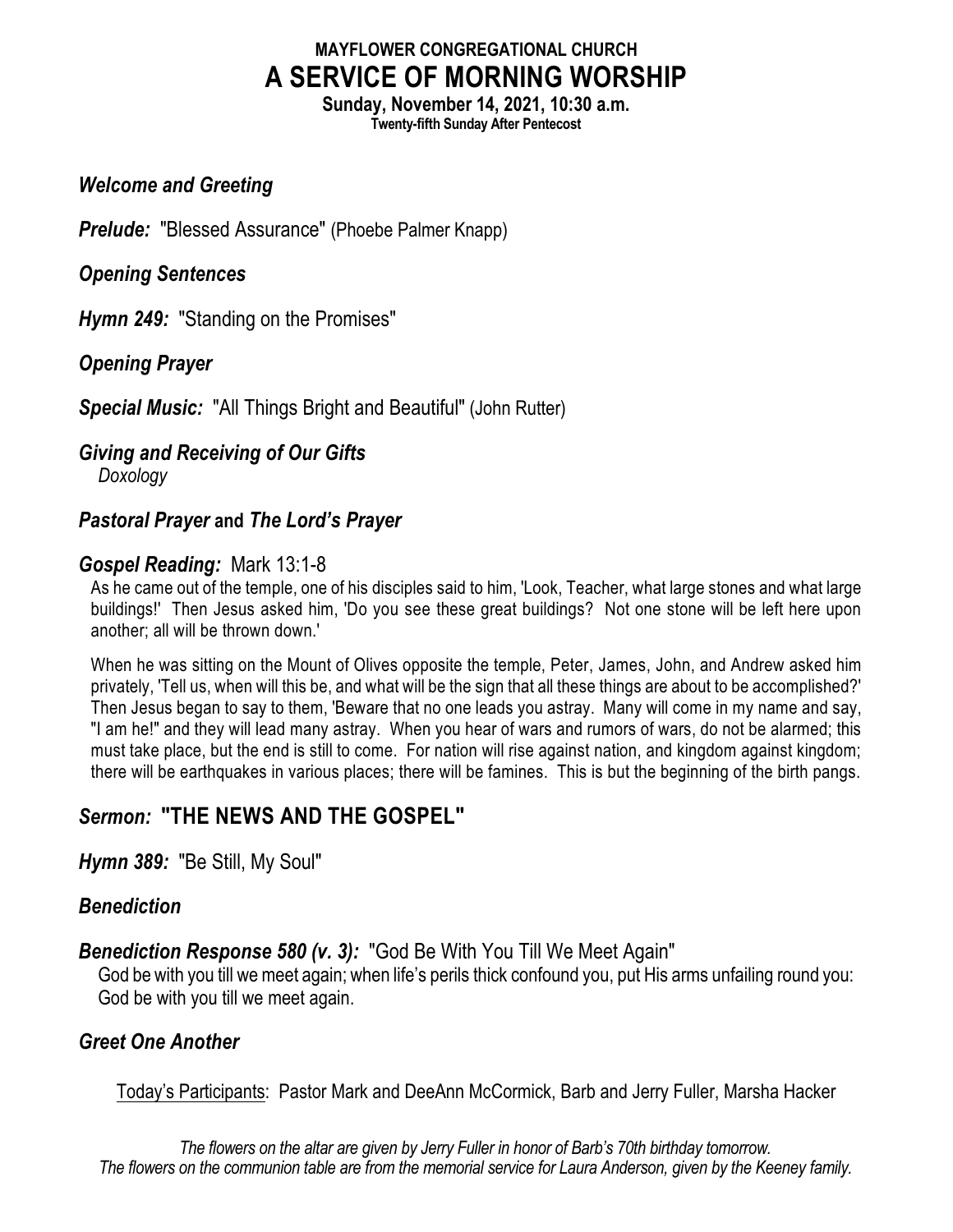**GOD'S REVELATION** 249

**Standing on the Promises** 

Russell Kelso Carter, 1849-1928

Ephesians 6:14-17 Russell Kelso Carter, 1849-1928



11.11.11.9 with Refrain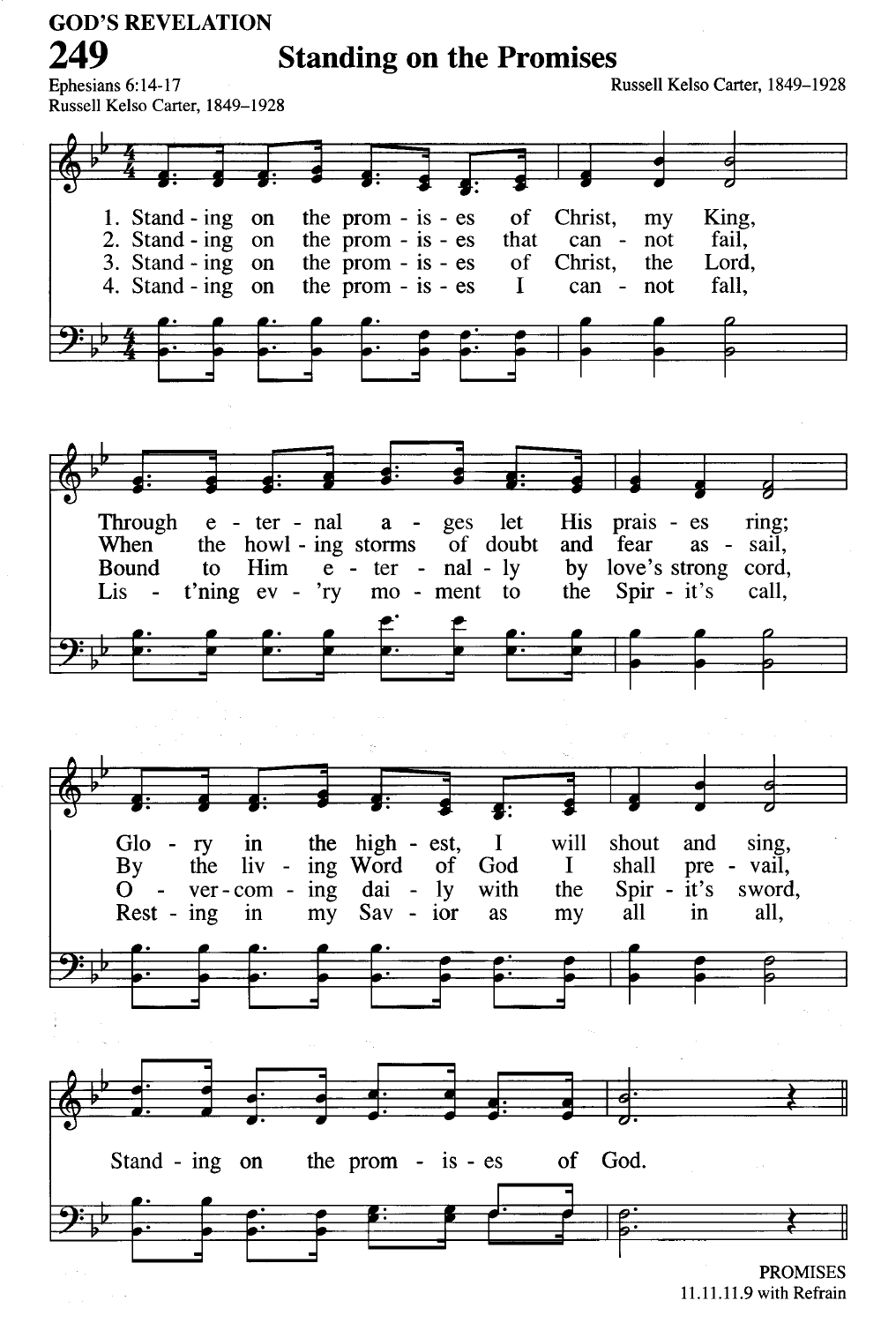#### **GOD'S REVELATION**

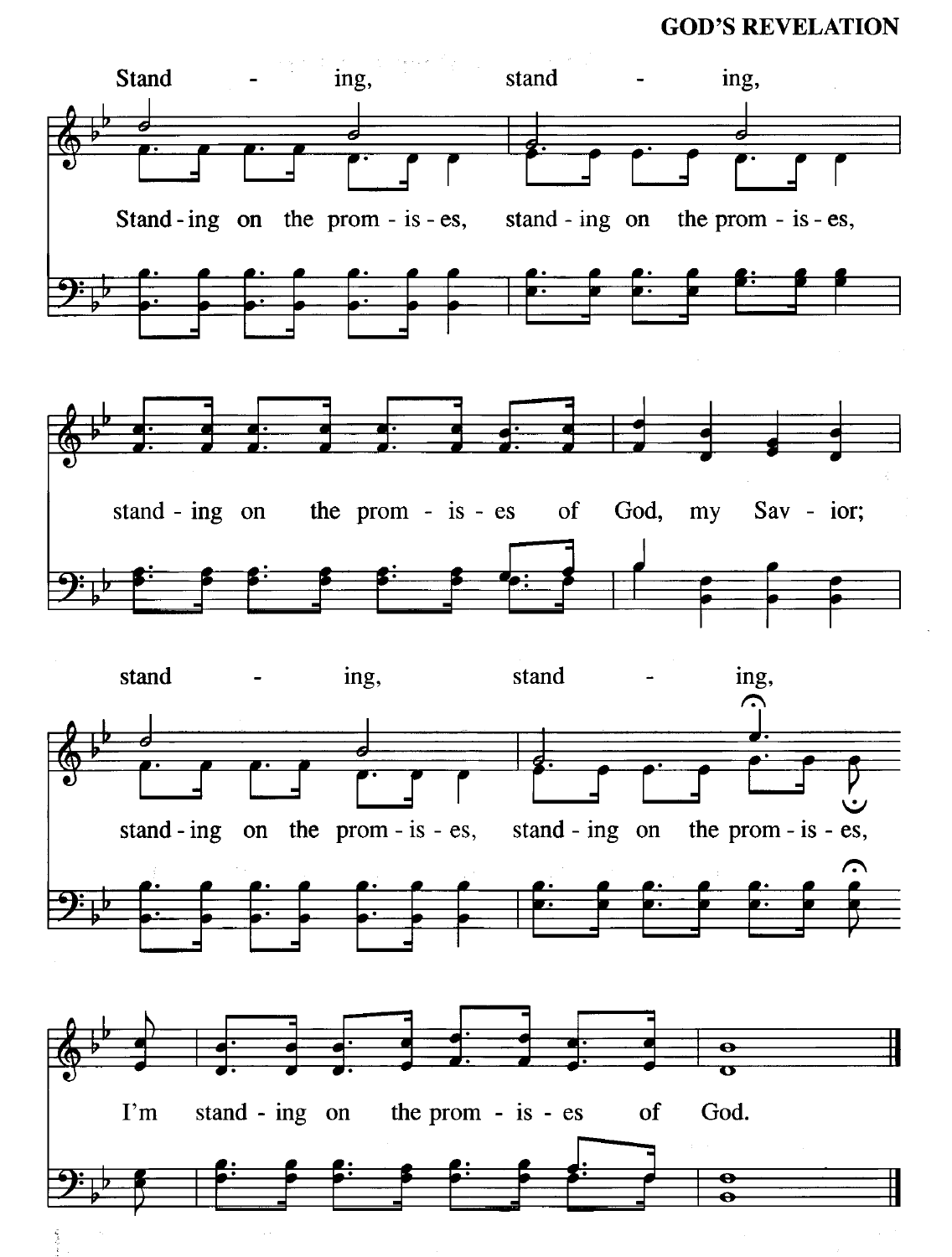#### **GOD'S COVENANT PEOPLE** 389 **Be Still, My Soul** Katharina von Schlegel, 1697-? Jean Sibelius, 1865-1957 Trans. by Jane L. Borthwick, 1813-1897 1. Be still, my soul: side! the Lord is thy on 2. Be still, my soul: thy God doth der take un 3. Be still, my soul: the hour *is* has -  $t'$ ning on Bear pa - tient - ly the cross of grief pain; **or** To guide the fu ture He has the as past; When we shall be for  $-ev - er$ with the Lord, Ó pro - vide: Leave to thy God to  $or - der$ and Thy hope, thy  $con - fi -$  dence let noth ing shake: When dis - ap - point - ment, grief, and fear are gone, ev - 'ry change faith - ful  $\ln$ He will main. re All now mys - te rious shall be bright last. at Sor-row for - got, love's pur - est joys  $re$ stored. **FINLANDIA**

10.10.10.10.10.10